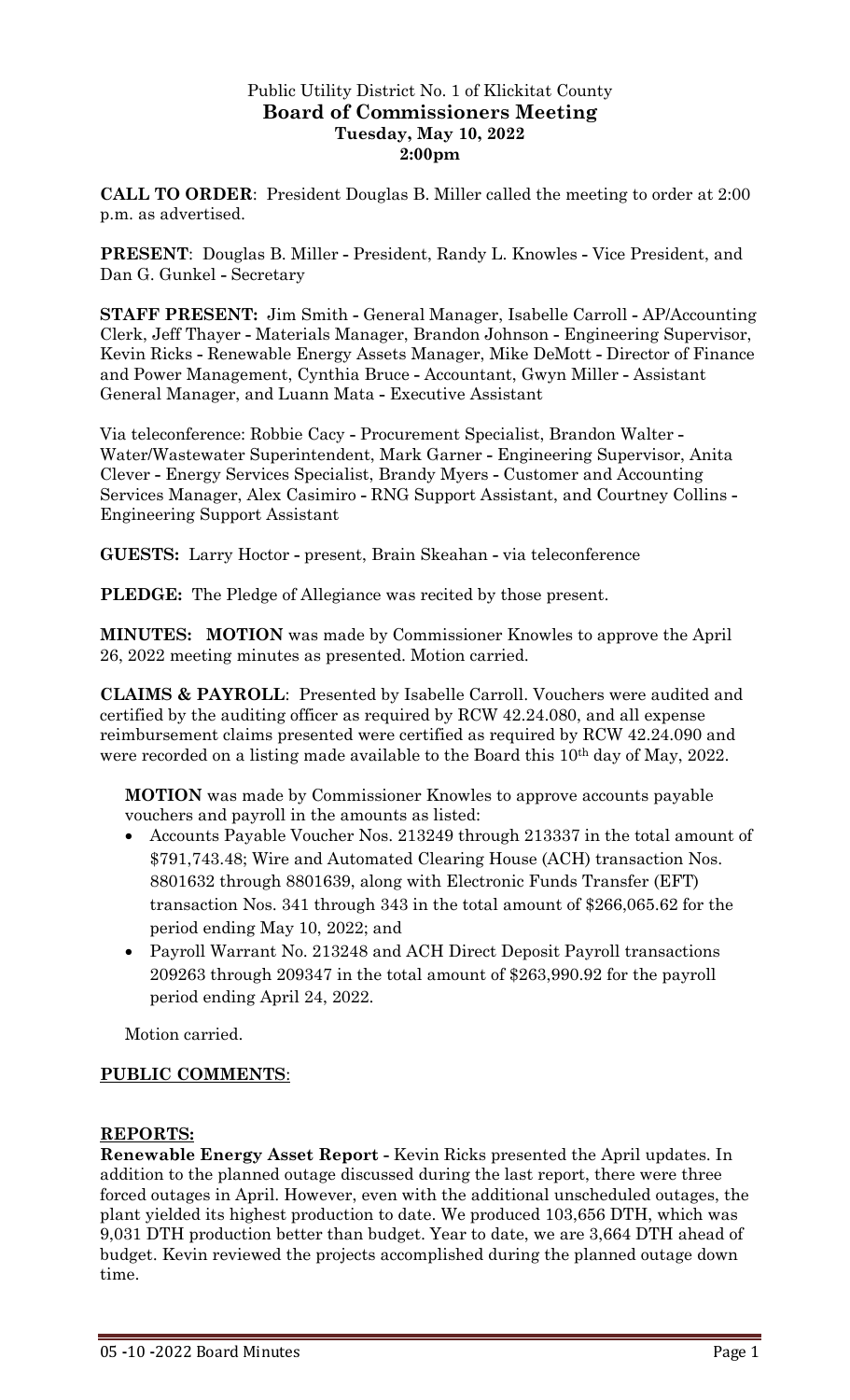He stressed in his report that we had a "symphonic restart" and wanted the commissioners to understand why he felt this was an accurate description of staff's contributions. He stated that everyone came together to work as a team to accomplish all of the projects slated for the outage timeframe. This was an "all hands on deck" approach and required a good plan, efficient workers, with known goals and tasks to accomplish to the best of their ability in order to make this restart successful. The entire RNG staff did an amazing job and had the plant back in full operation nearly 48 hours earlier than expected.

He also updated the board on the Loci performance to date, which the April production results confirmed. RNG staff continue to have conversations with Loci staff weekly to maintain parameters to keep production increasing.

Kevin and Dan Waineo traveled to San Luis Obispo, California to evaluate potential opportunities of incorporating organic waste digesters, into our power production portfolio, that would provide KPUD another fuel source as it relates to the Washington State HB-1799 organic waste diversion law. It was an opportunity to evaluate risks and opportunities. Kevin will discuss findings with Republic to see if there are opportunities to work together on a future project.

The McNary project meeting was discussed. The group met on April 13, 2022 to discuss the outstanding projects. Both parties are committed to working through the process.

**Power and Finance current update -** 2022 Mid-C Forward Prices vs 2022 budget as well as longer term trends were reviewed and show pricing increases have continued since last report was given. Sumas natural gas pricing was reviewed compared to budget and has also shown increases. US Natural Gas Storage remain at low levels and are near the lowest levels seen over the 2015-2020 period. Delayed runoff and cooler weather has supported NW gas demand and pricing. Overall pricing continues to be volatile.

Policy 45 states that we will not execute hedges that result in credit exposure greater than \$2 million with a counterparty without Board approval. Policy also states market price changes may cause exposure to exceed this level. It was reported that credit exposure to CITI has exceeded \$2 million due to movement in forward pricing positively impacting wholesale purchase financial hedges. This position will continue to be monitored and as monthly hedges settle this exposure will drop. Overall financial hedging of wholesale power purchases continues to provide favorable outcome for KPUD.

Mike rolled out a long-term financial trend model that covers the 2022-2031 period. Mike used the model to serve as a tool to show how we can address future financial position trends. This will continue to be refined and utilized in future discussions.

During the report it was communicated that on 5/10 an amendment to the RNG contract with PSE was executed that provides KPUD with value sharing of RNG delivered by PSE to RIN producing markets in Washington State starting January 1st, 2023.

**March Financials -** Cynthia Bruce presented the December final adjustments and our March financial update. Our income rate revenue is higher than budget across most categories. The RNG revenue is above budget for March and we anticipate that continuing the remainder of the year. White Creek Wind is operating above budget as well. Aid in Construction continues to be higher than typical years, so this income could increase as well. Our power costs are higher than budget and our O&M labor cost are elevated as well. The elevated labor costs are due to the January snowstorm event. Even with these above budget expenses, we do not anticipate ending the year over budget. The Titan dock crew is currently working. Our debt service coverage year-end forecast is 1.68 vs 1.59 budgeted. We received our Millaman evaluation and our OPEB adjustment. The capital costs for work not completed in 2021 is an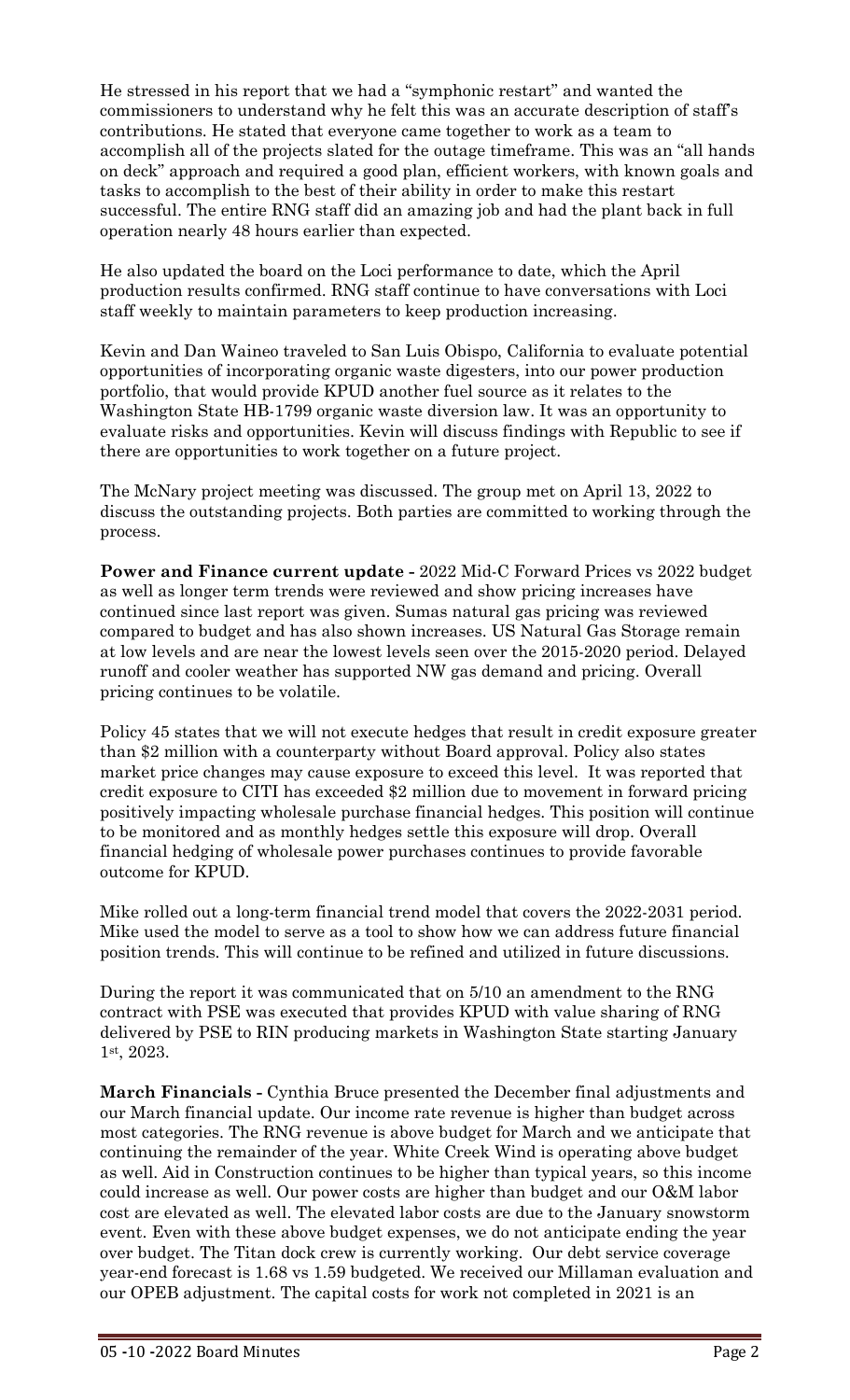\$800,000 carry over to 2022 to complete these projects. Our days cash on hand is 209 vs the 192 budgeted.

Commissioner Knowles asked if the increased wind revenue will offset the wholesale power price increases. The anticipation is that as long as the wind continues to blow we should still end in a positive cash position.

The Moss Adams draft 2021 financials have been received. These are to be submitted for our annual report due the end of May. Moss Adams will present a final report to the board in June. Our FEMA 2020/21 storm reimbursement is nearing completion. We anticipate receiving \$45,000 back. The 2022 storm reimbursement is still under review.

Department of Revenue is conducting an audit of our RNG tax exemption reimbursements. They feel that we didn't qualify for the exemption that we have received, but there may be another exemption we may fall under. We have reached out to Ogden Murphy Wallace and they are assisting us through this review.

**COMMISSIONER DOUGLAS MILLER -** Commissioner Miller attended the Ponderosa Park meeting on May 9. They are a community who is actively involved in how they want their system run. Russ Patton was able to provide answers to the system operation questions customers asked. Commissioner Miller also attended the Home and Garden show May 7-8. He wanted to recognize that the individuals he worked with were very knowledgeable in answering customer questions.

**COMMISSIONER RANDY KNOWLES -** Commissioner Knowles stated that he will attend a PURMS operating meeting on May 26. He will also attend the PURMS annual meeting June 2-3.

**COMMISSIONER DAN GUNKEL -** Commissioner Gunkel provided the outcome of the Energy Northwest insider election. Jim represented KPUD at the meeting.

**ASSISTANT GENERAL MANAGER -** Gwyn Miller discussed the following:

- Supply Chain **-** Jeff Thayer stated that we have material available to cover at least the 2022 construction season. The only material item that is still challenging us at this time are the pad-mount transformers. We feel that we have enough at this point with the anticipated May delivery to get us through a normal construction season. However, if we have an elevated construction season as we experienced last year, there may be a potential that we could run out of pad-mount transformers by late summer or early fall. The next shipment of pad-mounted transformers will be December 2022. We will make sure that engineering staff continues to keep new customers apprised of the potential shortages that could occur. Jeff will continue to watch for additional opportunities to acquire additional pad-mounts. He will also provide an inventory report at the next meeting.
- Safety Officer Appointment **-** Jeff Thayer took over the position when Mark Pritchard retired and will work with Mike Nixon to transition the position to Mike. Jeff will continue to assist with overseeing and guiding the process. Gwyn thanked Jeff for his efforts to support the crews and the safety program.
- Job openings **-** We extended an offer for a lineman position May 9. We still have two Information Technology positions open. Chris is our only on site IT personnel. We are working on creative options for filling these positions. One option is to contract with Patrick Carroll. He has extensive knowledge of NISC and would be able to provide insight into how to better utilize the NISC system. He is also willing to assist us with IT as needed. We are interviewing some interns for PC Tech positions this week.
- High School Senior presentations **-** In doing these exercises, it is very clear that high school student career exploration was limited the past few years. Areas like job shadowing and internships did not happen during COVID.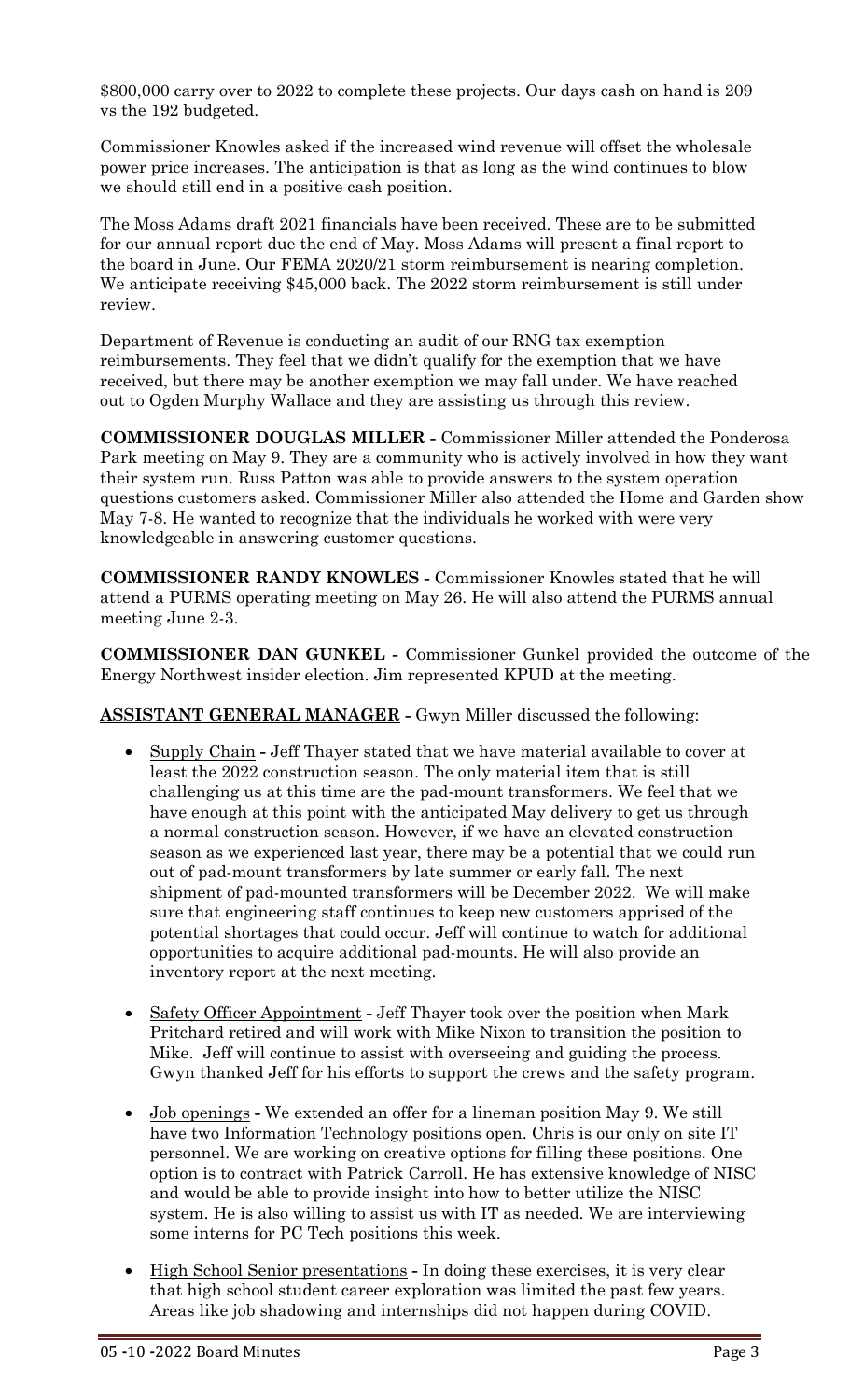Gwyn asked several of the students she interviewed with if they were aware that we offered a summer student program. It was very evident that this information was not distributed through the school system. We will need to concentrate our efforts on student outreach moving forward. There is a need to provide exposure to our utility positions as we already have and will continue to have a need in the future.

# **GENERAL MANAGER -** The complete report can be found at:

[htp://www.klickitatpud.com/topicalMenu/commissioners/GM\\_Reports.aspx](http://www.klickitatpud.com/topicalMenu/commissioners/GM_Reports.aspx) In addition to the written report, Jim Smith presented the following information:

- Open Public Meetings Act meeting requirements **-** On June 1, the OPMA will lift the emergency declaration for electronic meeting requirements; the electronic meeting options are encouraged but are not required after May 31, 2022. Jim discussed this change with the commissioners and it was unanimous that the phone in option will be retained for individuals who may not have the ability to attend in person.
- Dallesport Wastewater System **-** Jim and Commissioner Miller met with Commissioner Sauter to discussion system options. After last week's discussion it was determined that, there is a need for system improvements and a need to adjust rates. They discussed the transfer of the system to KPUD, but until they address some of these system issues, it will be incredibly difficult to transition this system. We proposed that we could continue to operate the system as we have for the past 20 years and have ownership transfer over a 5-6 year period. We will wait for them to come back to discuss options with us.
- Water and Wastewater system upgrades **-** Russ and Brandon Walter have been actively working over the past couple of years to acquire additional DOH approved system connections for the systems that are pushing up against their maximums. They also completed reviews and implemented changes to the General Facility Charges (GFC's) to ensure they are appropriate. In doing this, they are completing system project planning. We have identified several systems that would benefit from funds for system improvements from the LFG Improvement fund. Our last application was in 2018. We are completing requests for funding for a Glenwood water and wastewater projects, along with Ponderosa and Rimrock projects. Our plan is to utilize these funds to keep system rates stable without dropping their cash positions. The four applications total about \$900,000.
- Upcoming meeting **-** Jim will attend the next board meeting remotely. He will be available to present the Water Wastewater rate proposals along with discussing the water use efficiency goals. The group will also provide the interruptible bulk water rate resolution for review.
- Customer meetings **-** Our last community meeting will be with Rimrock on May 12. We are sending letters to Wishram, Glenwood and Roosevelt customers.
- PPC Meeting **-** At the last PPC meeting we discussed the Energy Northwest look forward Post 2028. Small Modular Nuclear Reactors were discussed.
- Department of Natural Resources Advisory Committee **-** The DNR Advisory committee has not met since last September. It appears that the Lands Commissioner has not approved the membership because there are special interest group positions that are not filled. This means the committee is not authorized to meet. Discussions with Washington Public Utility District Association and DNR are being planned.

# **AGENDA ITEMS:**